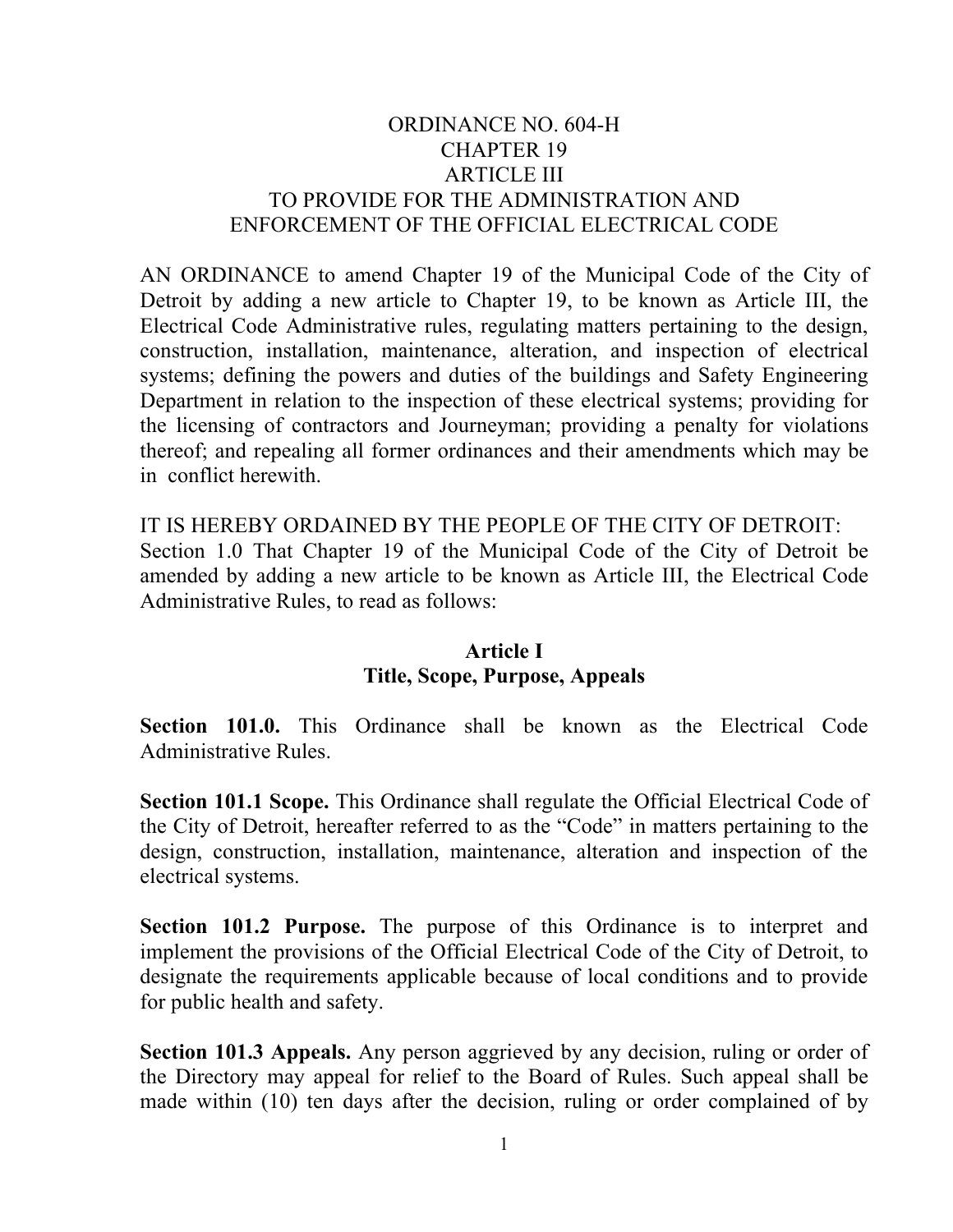filing with the director a notice of appeal directed to the Board of Rules, specifying the grounds thereof and the relief prayed for. The director shall forthwith transmit to the Board of Rules all papers constituting the record upon which the decision, ruling or order is appealed.

**Section 101.4 Hearing before Board of Rules.** The Board of Rules shall fix a reasonable time for hearing of the appeal and give due notice thereof to the parties in interest and decide the question within a reasonable time. When it is clearly evident that reasonable safety is assured, such appeal shall act as a stay of any decision, ruling or order until either approved, modified or set aside by the Board of Rules. A fee as specified in Section 601.13 shall be deposited with the department at the time the appeal is filed, and if paid by check or money order, it shall be made payable to the Treasurer of the City of Detroit. The board of Rules upon hearing such appeal, shall either affirm, modify or set aside any such decision, ruling or order.

**Section 101.5 Existing Installations.** Existing installation if in good repair, may be continued in their present form provided such installations present no apparent hazard through methods of installation or operation or in their design. Where alterations or changes are proposed or made, the department shall have the power to prohibit such alterations or to require such other additions or alterations or changes as it deems necessary for the safe operation of such altered equipment. If, in the opinion of the department, such existing installation is found to be dangerous condition, or if the design or method of operation in combination with devices used is considered inherently dangerous or if there is an immediate hazard to those operating or using such equipment, the department shall have the authority to make or order such tests or inspections as are deemed necessary to determine the condition of the equipment and to order such alterations or additions as are deemed necessary to eliminate the dangerous condition existing.

**Section 101.6 Relief from Personal Responsibility.** Any official, officer or employee of the City of Detroit charged with the enforcement of the Detroit Electrical Code, while acting for the municipality shall not thereby render himself liable personality and he is hereby relieved from all personal liability for any damage that may accrue to persons or property as a result of any act required or permitted in the discharge of his official duties. Any suit instituted against any officer or employee because of acts performed by him in the lawful discharge of his duties and under the provisions of this Ordinance shall be defended by the Corporation Counsel of the City of Detroit until the final termination of the proceedings. In no case shall the Director of the Building  $\&$  Safety Engineering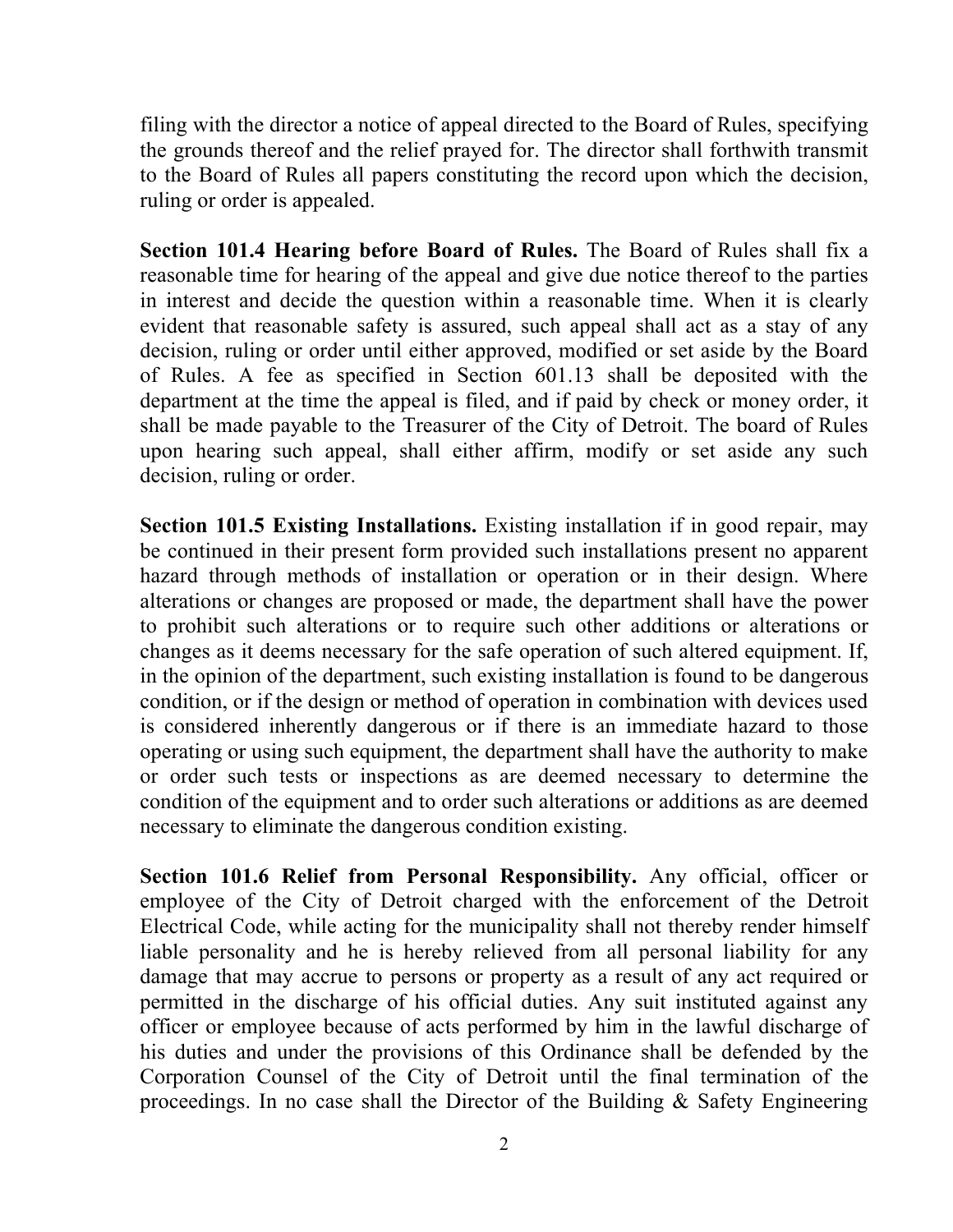Department, or any subordinates be liable for costs in any action, suit, or proceeding that may be instituted in pursuance of the provisions of the Code; and any officer or employee of the Buildings & Safety Engineering Department, acting in good faith and without malice; shall be free from liability for acts performed under any of its provisions or by reason of any act of commission or omission in the performance of his official duties in connection therewith.

**Section 101.7 Matters Not Provided For.** Any requirement essential for the safety of the occupants thereof, and which is not specifically covered by the Code shall be determined by the director.

**Section 101.8 Other Regulations.** When the provisions of the Code for health, safety, and welfare are more restrictive than other regulations, the Code shall control, but in any case, the most rigid requirements of either the Building Code or other regulations shall apply whenever they may be in conflict.

# **Article 2 Definitions**

For the purpose of this Ordinance, the following definitions shall apply: **Section 201.0 Additional Definitions.** The definitions set forth in Article 100 of the Code shall be applicable to this Ordinance.

**Section 201.1 Alter.** To add, replace, or remove any part of a device or system which may act may change the designed or approved method of functioning.

**Section 201.2 Attic.** That portion of a building situated partly or wholly in the roof space.

**Section 201.3 Board.** The Board of Electrical Examiners

**Section 201.4 Board of Rules.** The Board of Rules of the Building & Safety Engineering Department of the City of Detroit

**Section 201.5 Department.** The Building & Safety Engineering Department of the City of Detroit

**Section 201.6 Director.** The Director of the Building & Safety Engineering Department of the City of Detroit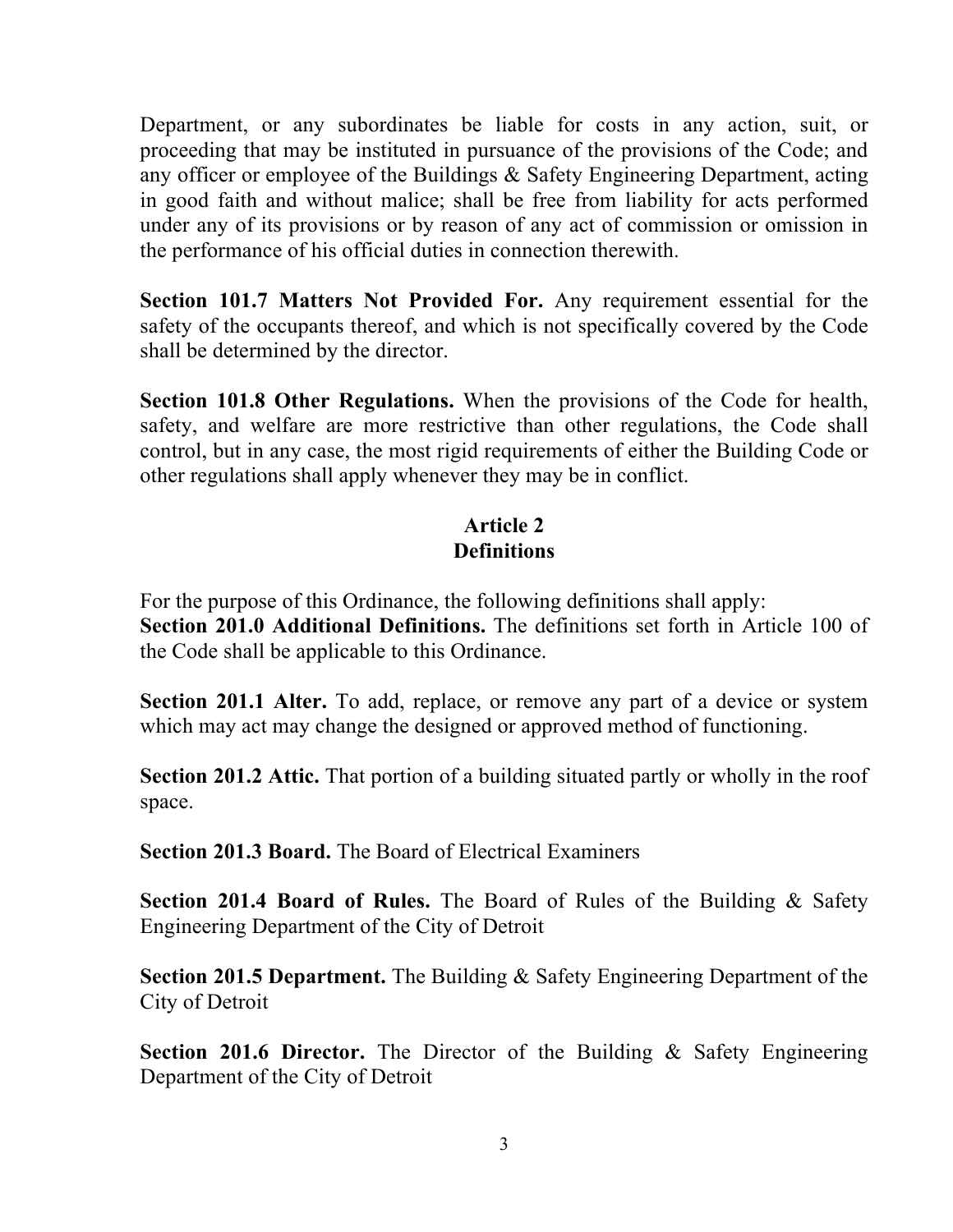**Section 201.7 Electrical Equipment.** Material such as conductors, fittings, devices, appliances, fixtures, apparatus, and the like, used as a part of or in connection with an electrical installation.

**Section 201.8 Electrical Contractor.** Any person, firm, co-partnership, association or corporation and their legal successor, engaged in the business of installing, maintaining, repairing, servicing or altering electrical equipment.

**Section 201.9 Master Electrician.** Any individual who engages in the trade of installing, maintaining, repairing, servicing, or altering electrical equipment, and who has the necessary qualification, training, experience, and technical knowledge to supervise the installations of wiring and equipment in accordance with the regulations governing such work.

**Section 201.10 Journeyman Electrician.** Any individual who engages in the trade of installing, maintaining, repairing, servicing, or altering electrical equipment as an occupation.

**Section 201.11 Install.** The joining together of components of equipment and systems, their permanent fastening to or positioning on or on the premises where they will operate, and/or the initial starting and putting into operation of such equipment and systems.

**Section 201.12 Owner.** Any natural person, firm, co-partnership, association or corporation and their legal successors. In all proceedings, actions, or prosecutions hereunder, in which a corporation is the owner of by building, structure, or part thereof, of premises, any of its officers, directors, or persons in control or management thereof, as well as the corporation shall be subject to the provisions of this Ordinance.

**Section 201.13 Person.** Any natural person, firm, co-partnership, association or corporation and their legal successors.

# **Article 3 Approval, Accepted Engineering Practice, Maintenance**

**Section 301.0 Approval of Equipment.** Only materials, equipment and devices which are acceptable to and approved by the department shall be hereafter installed. Such acceptance and approval shall be based upon arrangement of parts, suitability of materials, strength of parts, effectiveness, fire resistance, durability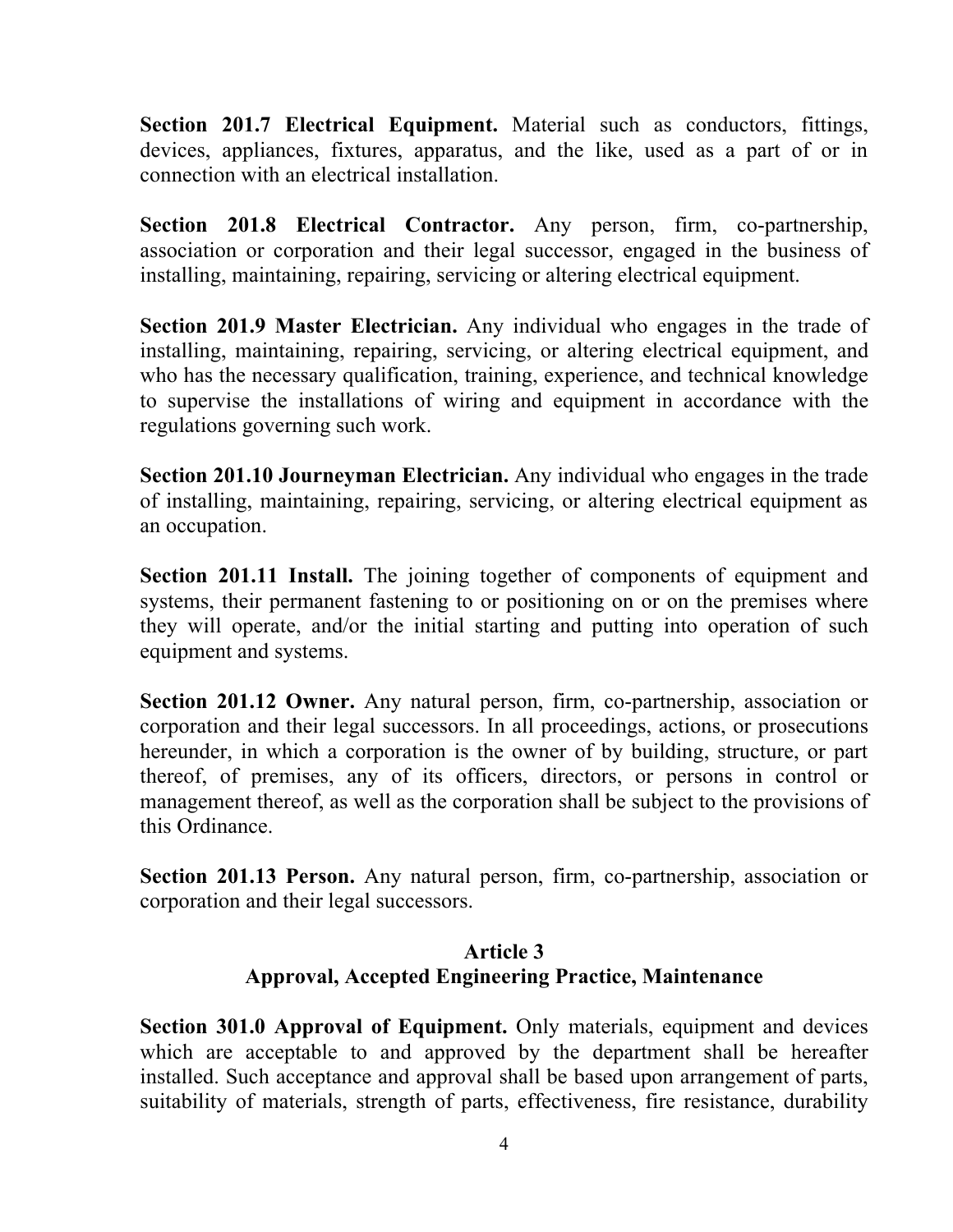and safety. The department may accept any such equipment which has been listed as meeting the foregoing requirements.

**Section 301.1 Workmanship.** All work shall be conducted, installed and completed in a workmanlike and acceptable manner so as to secure the results intended by the Code.

**Section 301.2 Maintenance.** All electrical systems and equipment shall be maintained in a safe condition. The owner of his designated agent shall be responsible for such maintenance.

# **Article 4 License Requirements**

**Section 401.0 Electrical Contractor.** It shall be unlawful for any person to engage as an independent electrical contractor in the installation, maintenance, repairing, servicing, or altering of electrical equipment for light, heat, or power purposes where the electromotive force exceeds 50 volts, in or on any building structure or part thereof, or premises, without first having filed an application with the department and obtained an electrical contractor's license therefore as hereinafter provided. An electrical contractor shall not allow his license to be used by any other person. No license will be required for minor repair work, the replacement of lamps, or the connection of portable electrical equipment to suitable permanently installed receptacles.

**Section 401.1 Applicant Qualifications.** An applicant for an electrical contractor's license shall be over eighteen years of age and must be the holder of a Master Electrician license; or must regularly employ a licensed master electrician who shall be actively in charge of work for the applicant; provided that when a license has been issued to any applicant based on the qualifications of such regular employee and the active services of such employee with the applicant have been terminated, the said license shall be invalid until the applicant is again qualified in accordance with the provisions of this Ordinance, and it shall be unlawful for any such electrical contractor to engage in the business during the period not so qualified, and provided further, that such master electrician shall notify the Department in writing within 72 hours of a change in employment where such employment was necessary to qualify his employer as an electrical contractor and it shall be unlawful for such master electrician to qualify more than one employer as an electrical contractor at the same time.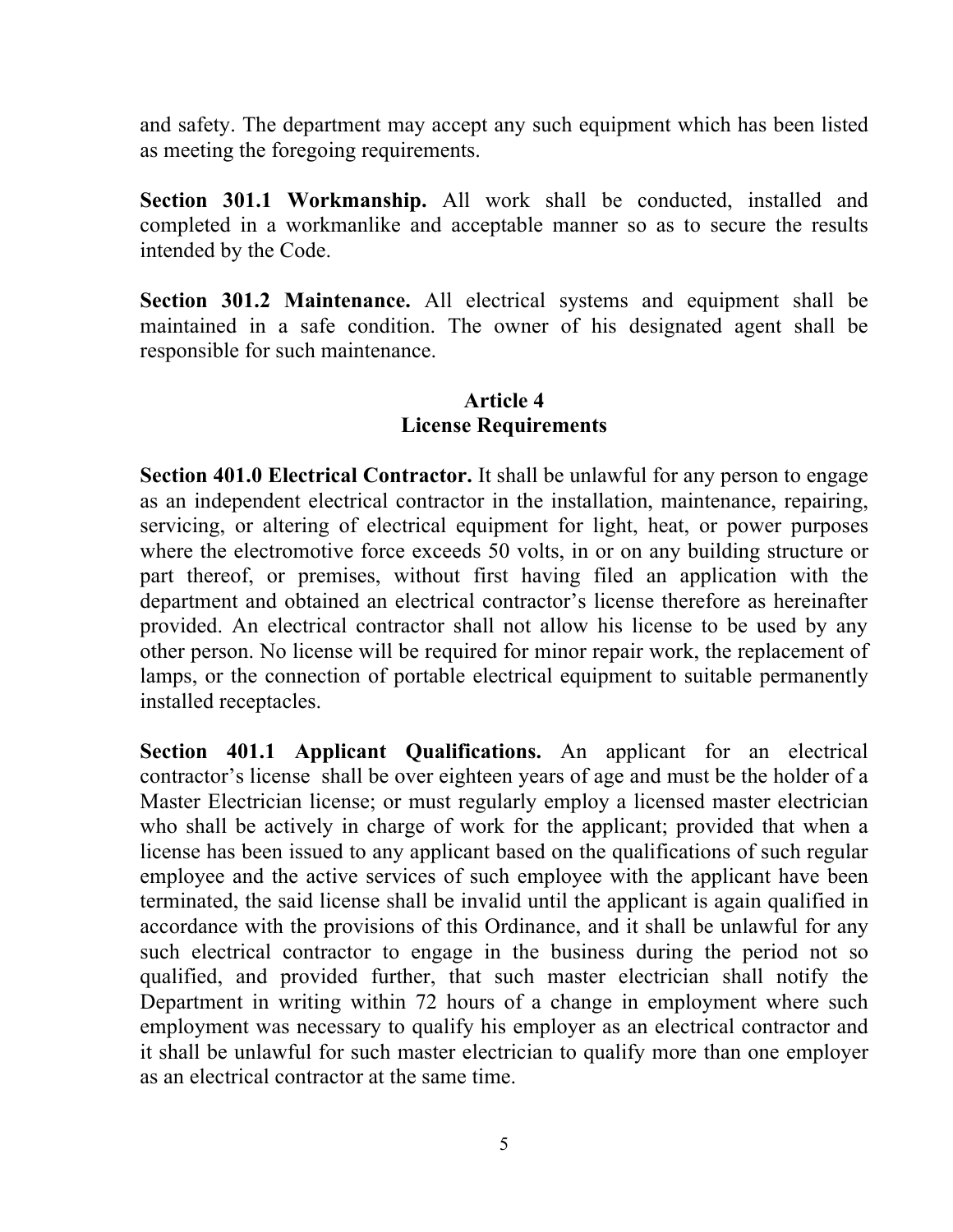**Section 401.0 Master Electrician.** It shall be unlawful for any person to engage in the trade or occupation of master electrician in the City of Detroit without first having qualified by an examination and secured a license therefore as hereinafter provided; provided that none of the provisions in this Ordinance shall apply to any helper or apprentice if his work is performed under the supervision of a master electrician or a journeyman electrician who shall be present at all times when the helper or apprenticeship is performing such work; and provided further, that nothing in this section shall be considered as applying to any person engaged in repairing and maintaining electrical appliances.

**Section 402.1 Applicant Qualifications.** An applicant for a master electrician license shall submit to the examination prepared by the Board and qualify thereunder. Such applicant shall hold a current journeyman electrician license for two years.

**Section 403.0 Journeyman Electrician.** It shall be unlawful for any person to engage in the occupation or trade of journeyman electrician in the City without first having qualified by an examination and secured a license therefore as herein after provided; provided, that none of the provisions of this Ordinance shall apply to say helper or apprentice if his work is performed under the supervision of a journeyman electrician or a master electrician who shall be present at all times when the helper or apprenticeship is performing such work; and provided further that nothing in this section shall be considered as applying to any person engaged in repairing and maintaining electrical appliances.

**Section 403.1 Applicant Qualifications.** An applicant in order to qualify for examination for a journeyman electrician license must be able to show four years of practical experience in the type of electric construction or maintenance work for which a license is required or a combination of technical training at a recognized trade or technical school and practical experience equivalent to four years with a minimum of one year of electrical experience. Evidence in writing from his former employer and technical schools must be submitted by the applicant, showing type of work performed and length of time employed. All applicants must submit to an examination prepared by the Board and qualify thereunder.

**Section 404.0 Waiver of License Requirements.** A person who is enrolled in an approved training program for a minimum of one year of practical experience and technical training may upon application to the Board, be allowed to wire one and two family dwellings without the presence of a licensed master electrician or a journeyman electrician.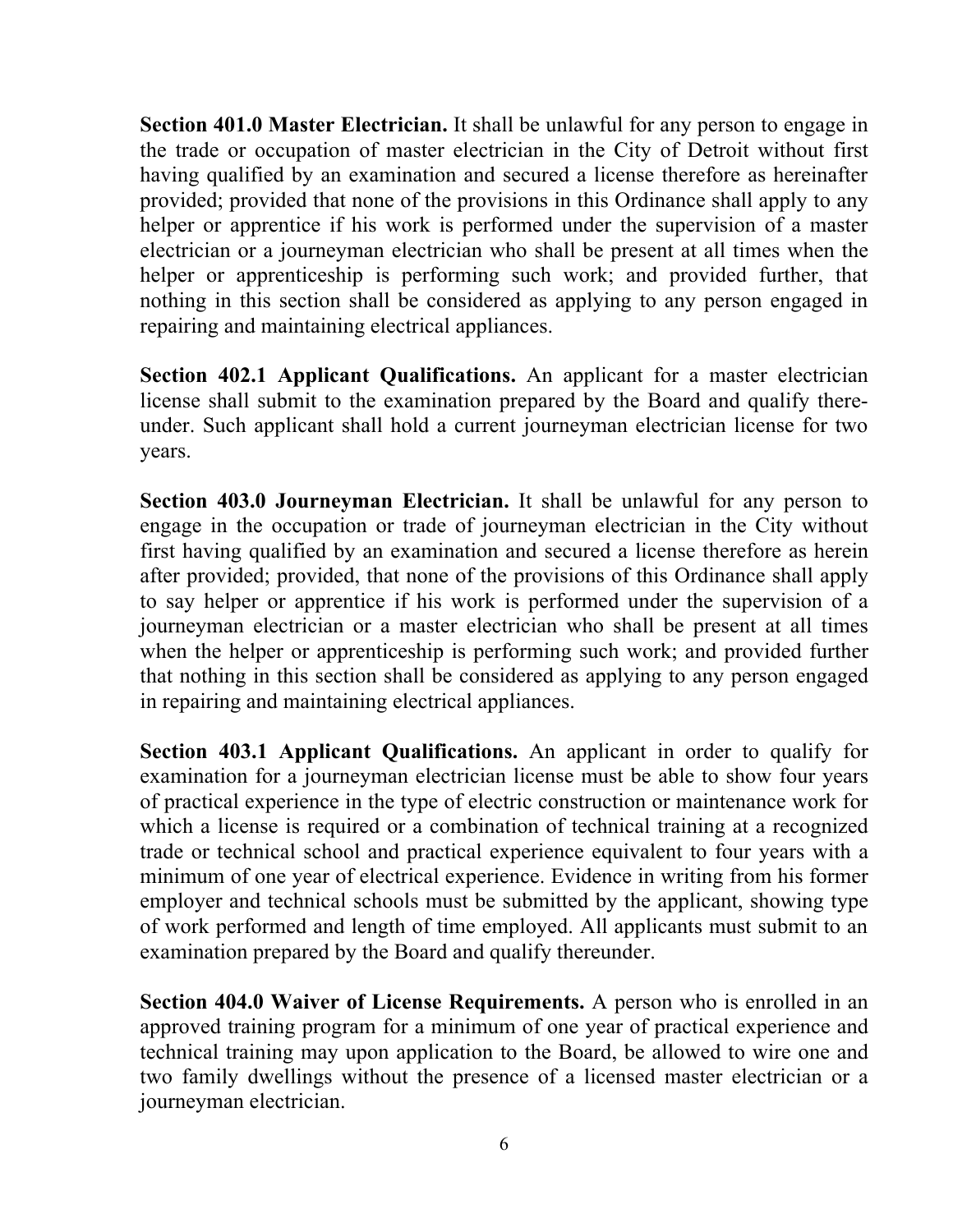**Section 405.0 Application for Licenses.** Application for licenses shall be made on forms furnished by the Department. The applications shall contain in addition to other requested information, the following:

- (a) Name, age, address and telephone number of applicant
- (b)Qualifications of applicant
- (c) If applicant is a corporation-full and accurate corporate name, when and where incorporated, full names and addresses of officers of corporation, name of officer or regular employee who is to take the examination and his qualifications
- (d)If applicant is a co-partnership-names and addresses of members thereof and the name of the partner or regular employee who is to take the examination and his qualifications
- (e) If the applicant conducts business under a trade or assumed name, the following additional information: complete and full trade name and the name of the person or persons doing business under such trade or assumed name and evidence or registration of such assumed name.

**Section 406.0 Board of Electrical Examiners.** The Mayor shall appoint a Board of Electrical Examiners of nine (9) members of consisting of two (2) members from the Buildings and Safety Engineering Department, one shall be the chief electrical inspector who will serve as chairman and the other member from the Department as secretary, one (1) member from the Public Lighting Department, one (1) representative of the public who shall be a resident taxpayer of the City of Detroit, one (1) member from a local utility company, one (1) member who shall be an industrial electrical engineer, one (1) member who shall be a licensed electrical contractor, one (1) member who shall be a licensed master electrician, one (1) member who shall be a licensed journeyman electrician; provided that the last three (3) members listed shall have at least (10) ten years experience in electrical installations.

The Board shall advise the director of matters relating to licenses required by this Ordinance. Board members shall be residents of the City of Detroit or nonresidents of the City of Detroit who maintain their principal business offices within the City of Detroit. The initial terms of the latter six (6) members shall be one, two, and three years respectively. After which, each member, with the exception of the three members from the Buildings and Safety , and Public Lighting Departments, shall hold office for a term of three (3) years. Any vacancy occurring on the Board shall be filled by the Mayor for the remainder of any unexpired term.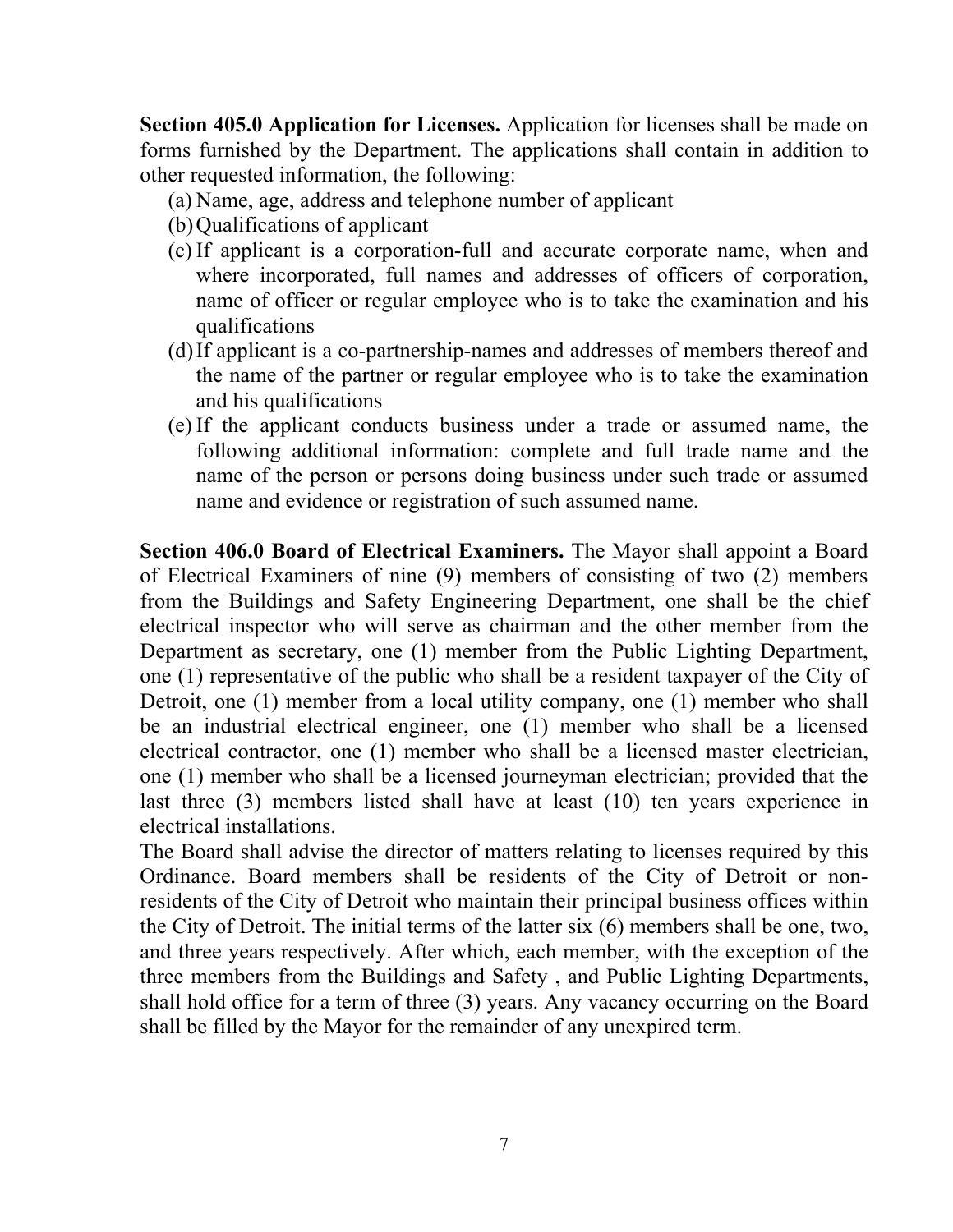**Section 406.1 Authority of Board of Electrical Examiners.** The Board of Electrical Examiners are hereby authorized to adopt rules and regulations necessary to make effective the licensing provisions of this Ordinance.

**Section 407.0 Expiration of Licenses.** Licenses issued hereunder shall expire on December  $31<sup>st</sup>$  following the date of issue, and shall be renewed upon application by the license upon approval of the Board and director, and payment of the required fee. After March  $1<sup>st</sup>$ , journeyman and master electricians not renewed may not be re-issued except upon special approval by the Board. Electrical contractors, master electricians, and journeyman electricians licenses shall be issued by the licenses and permit division of the department upon approval of the Board and director. Licenses issued under this ordinance shall be non-transferable and shall be displayed when requested. It shall be unlawful for any person whose license has expired to engage in the trade of installing, maintaining, servicing, or altering electrical equipment.

### **Article 5 Reciprocal Regulations**

**Section 501 Reciprocal Clause-Contractors.** The City of Detroit may license electrical contractors legally licensed by other municipalities of the State of Michigan to install, alter or service or to contract to install, alter or service electrical equipment, covered by the Code, parts or accessories thereof, or appurtenances thereto, within the Corporate Limits of the City of Detroit upon registration with the Department and payment of registration fee; provided that such municipalities reciprocate in recognizing electrical contractors duly licensed under the provisions of this Ordinance by granting them the same privileges and charging substantially the same uniform license fees.

**Section 501.1 Reciprocal Clause-Master & Journeyman Electricians.** Master electricians and journeyman electricians legally licensed as such by other municipalities participating in the reciprocal provisions of this ordinance may perform work in the City of Detroit without the payment of a registration fee; provided that such municipalities reciprocate in recognizing master electricians and journeyman electricians duly licensed in the City of Detroit by granting them the same privilege.

**Section 501.2 Conditions of Participating in Reciprocal Lighting.** The licensing ordinance, examinations, and examination procedures of such municipalities having a desire to participate in reciprocal licensing shall be substantially similar to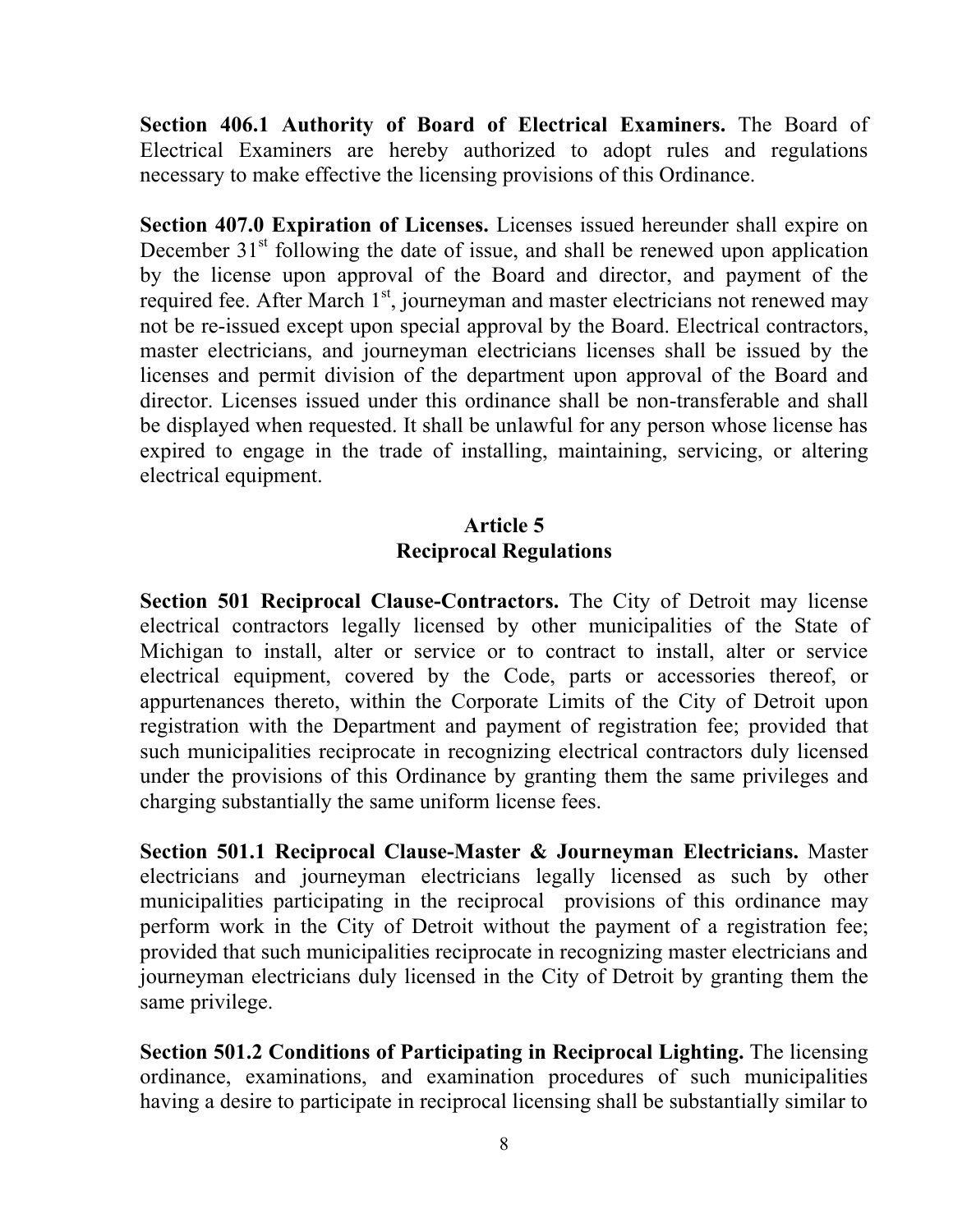the requirements set forth in this ordinance , and their regulations governing the installation and maintenance of electrical equipment and systems shall be in substantial conformance with the provisions of the Code. No electrical contractor license shall be recognized by the City of Detroit which has been issued by a municipality which has failed to approve by affirmative action of its legislative body, the reciprocal provisions contained in this ordinance. The contractor shall obtain his license in the municipality wherein he maintains his principal place of business.

#### **Article 6 Permits, Certificates, and Fees**

**Section 601.0 Permit required.** It shall be unlawful for any person to install, alter, maintain, service, or repair electrical equipment in or on any building, structure, or part thereof, or on premises, or cause or permit therein or thereon the installation, altering, maintaining, servicing, or repairing of any electrical equipment without a permit having been obtained thereof as provided herein. No permit will be required for minor repair work, the replacement of lamps, or the connection of portable electrical equipment to suitable permanently installed receptacles. Nothing in this section shall be considered as applying to any person engaged in repairing and maintaining electrical appliances.

**Section 601.1 To Whom Permits may be issued.** Permits shall be issued only to: 1. Licensed Electrical Contractors

2. A bona fide owner of a single family residence which is, or will be on completion; his/her own place of residence, and no part of which is used for rental or commercial purposes nor is now contemplated for such purposes, provided that the owner shall:

a. Sign an affidavit on a form furnished by the Department showing the applicant to be the bona fide owner and occupant; or will be the occupant on completion of the residence; and that the applicant will personally install the equipment therein for which the permit is required.

b. Pass an examination showing that the applicant is possessed of the necessary qualifications for installing such equipment in accordance with the applicable provisions thereof. Such examination may be oral or written and may include practical demonstrations.

c. Apply for and secure the required permit.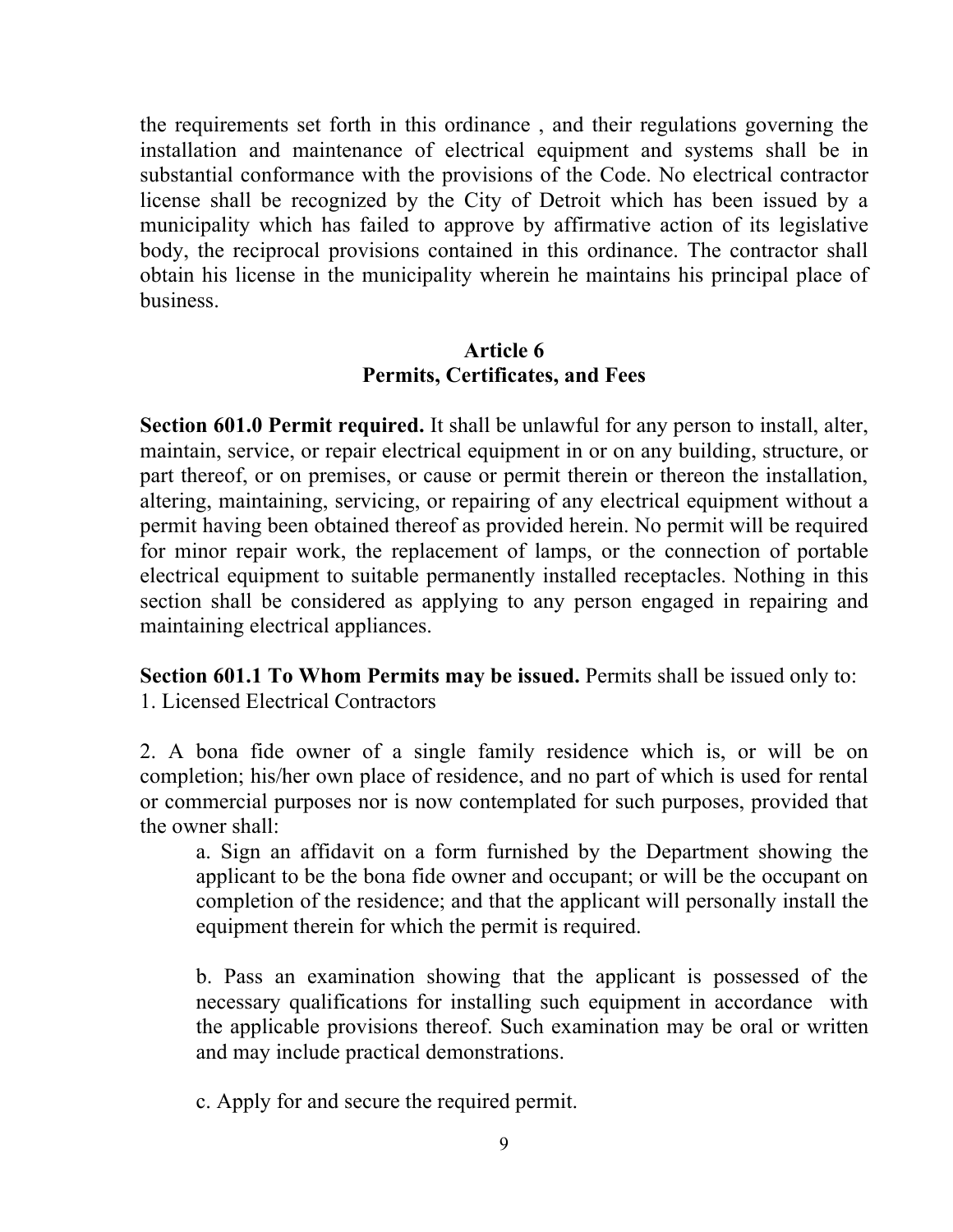d. Obtain the required inspection within seventy-two (72) hours after the installation has been completed.

3. Any person employing as a full time electrician, a licensed electrical journeyman, to actively supervise the installation of electrical equipment on a premises owned or occupied and used by the applicant in the conduct of his business, and at which premises the licensed journeyman electrician performs his duties, provided said licensed journeyman electrician has held his license for at least two (2) full years. Provided further that an affidavit form furnished by the electrical inspection division is signed by both the employer and the licensed journeyman. This affidavit is to be kept on file in the offices of the electrical inspection division.

4. Persons requesting or requiring inspections for carnivals, road shows, signs, inspection time for special investigation or electrical installations or equipment, etc. as approved by the director.

**Section 601.2 Application for Permit.** Permit applications shall be made on forms provided by the department and shall contain sufficient information for a proper description of the equipment which is being installed or altered. Pertinent data relating to the work to be done which cannot be adequately described on the application for permit shall be shown on plans accompanying same.

**Section 601.4 Suspension of Permits.** Any permit shall become invalid if the authorized work is not commenced within six (6) months after issuance of the permit, or if the authorized work is suspended or abandoned for a period of six (6) months after the time of commencing the work.

**Section 601.5 Revocation of Permits.** The director may revoke a permit or approval issued under the provisions of the code in case of any false statement or misrepresentation of fact in the application or on the plans on which the permit or approval was based.

**Section 601.6 Notification of Vacating Permit Required.** Should any person to whom a permit has been issued for an installation and inspection of electrical equipment quit the installation for any reason, he shall notify the Department.

a. If an installation has been partially completed, the permit grantee, upon vacating the installation, shall request an inspection. Acceptance of or violations against the work installed shall be recorded by the inspection on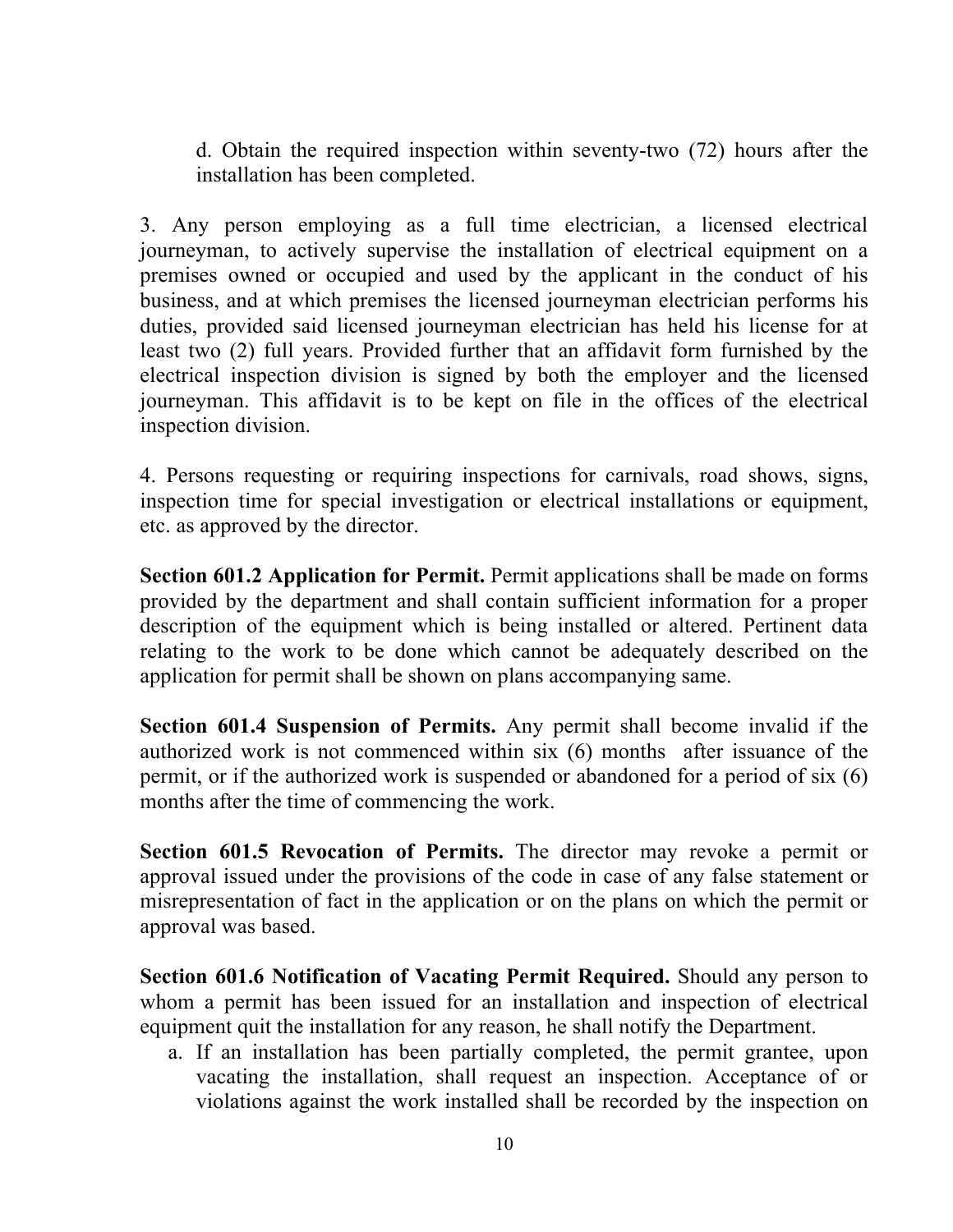the permit record according to the findings of the inspector. On refund shall be granted to the permit grantee of the permit fee covering electrical equipment installed and inspected.

- b. If the permit grantee vacates an installation after the electrical equipment is installed and fails to notify the department and request inspection. Upon inspection the permit grantee shall be sent a notice of any violations. The owner may then secure another licensed contractor to proceed with the work.
- c. If no work has been done, the permit grantee shall be entitled to a refund on his permit in accordance with established rules of the city governing refunds.

# **Section 601.7 Transfer of Permits.** Permits may be transferred as follows:

- a. Transfer of permit from contractor to contractor, in case the permit grantee gives written permission or appears in person with another contractor and grants permission, the permit shall be transferred to the latter licensed contractor, provided the latter contractor pays established transfer fee. If permission is not granted by the original permit holder, the contractor who completes the installation shall secure a permit covering the work he does and the latter contractor shall be responsible in either case for all work done under his supervision.
- b. An owner who secured a permit to make installation of electrical equipment in his residence may transfer his permit to a license contractor providing the owner notifies the department of his intentions, receives inspection of work done by him, and has his contractor pay the established transfer fee to the department.
- c. Before proceeding with any electrical equipment installation, which has been started by any other permit grantee, an owner shall request the department to inspect the installation for which a permit was granted and also to inspect any work performed, and shall also obtain an owner's permit for the remaining part of the installation. The original permit grantee may, if he desires, transfer his permit to the owner upon the owner's payment to the department of the established transfer fee.

**Section 601.8 Additional permits.** Additional permits shall be required as follows:

- a. If more than one inspection is necessary on any violation notice
- b. For special work required for the inspection and on compliance of any ordinance violation.

**Section 601.9 Addition to Permit Prohibited.** After a permit has been issued, and the fee deposited, no additional work shall be included. In cases in which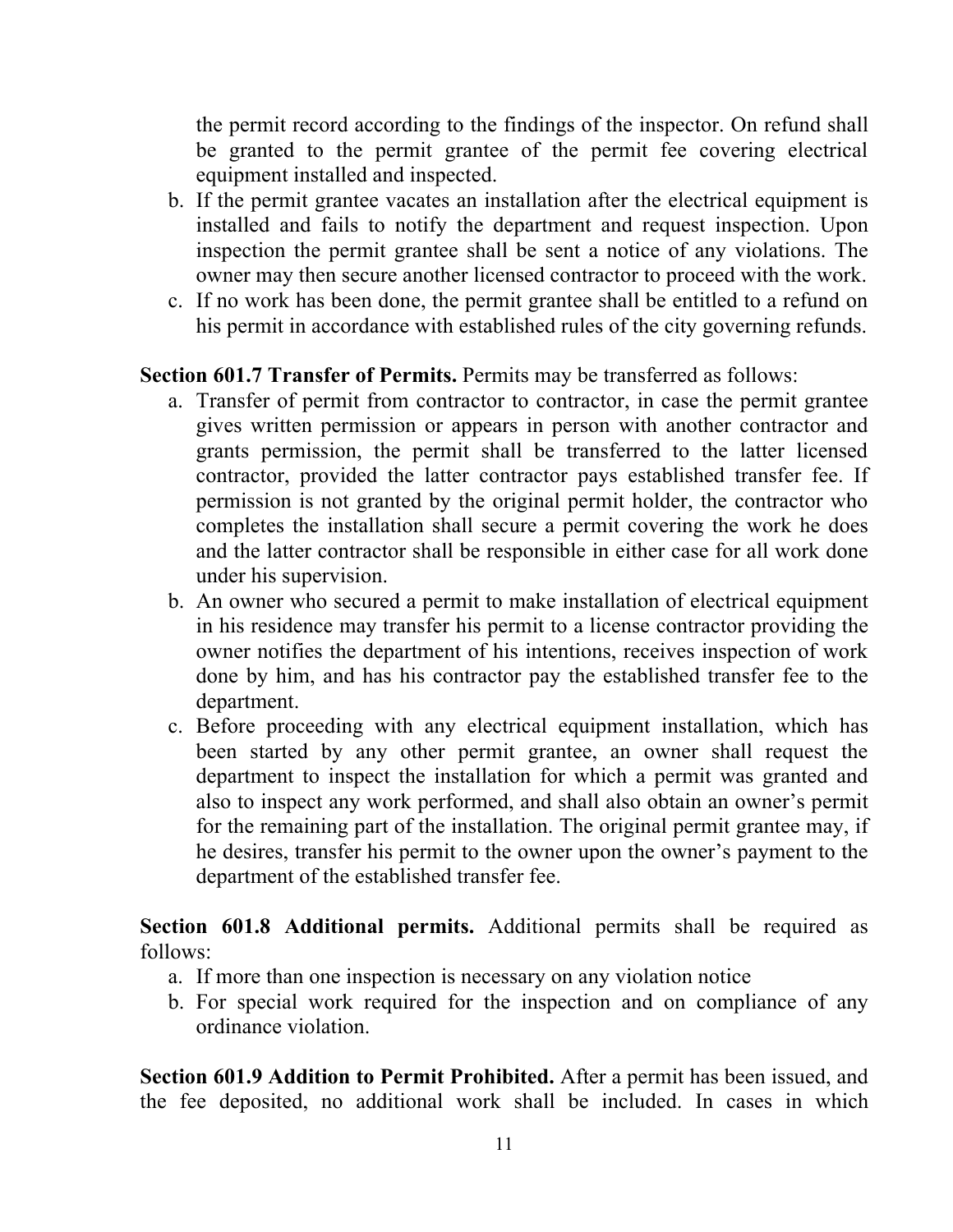additional work is to be installed, a new permit shall be secured and the fee paid, except when additional circuits of wiring, additional sockets or fixtures, or additional units for heat or power are installed, and on which inspection has been made on the original call but not included in the permit. The fee for such additional work shall apply.

**Section 601.10 Temporary Permits.** Temporary permits must be filed under any of the following conditions:

- a. For connection to temporary service drop and for equipment to be used for construction purposes, a temporary permit is required for the number of circuits to be used or number of power units to be installed.
- b. For connection to permanent service or for installation of temporary lighting or power equipment not included or original permit, a separate permit based on the permit fee schedule is required, except that in single or two family dwellings temporary connection of the permanent service equipment may be included on the original wiring and fixture permit without additional fee provided service is ready for inspection at the time of the first rough inspection call.
- c. For connection to permanent service of heating equipment, a temporary permit will be issued if a regular permit for permanent connection of the permit will be issued or is on file at the time the temporary connection is requested.

**Section 601.11 Certificate of Overtime Inspection.** A certificate of overtime inspection shall be obtained for all services provided by the department during periods other than regular working hours.

**Section 601.12 Fees.** The fees for permits, licenses, certificates, inspections, registrations, examinations and appeals shall be determined by the Board of Rules.

# **Article 7 Inspection and Enforcement**

**Section 701.0 Right of Entry.** The director and his authorized assistants shall have the power, during reasonable hours, to enter any building within the City of Detroit, without hindrance, for the purpose of examining equipment covered by the Code shall provide such assistance as is required by the inspector in making the inspection.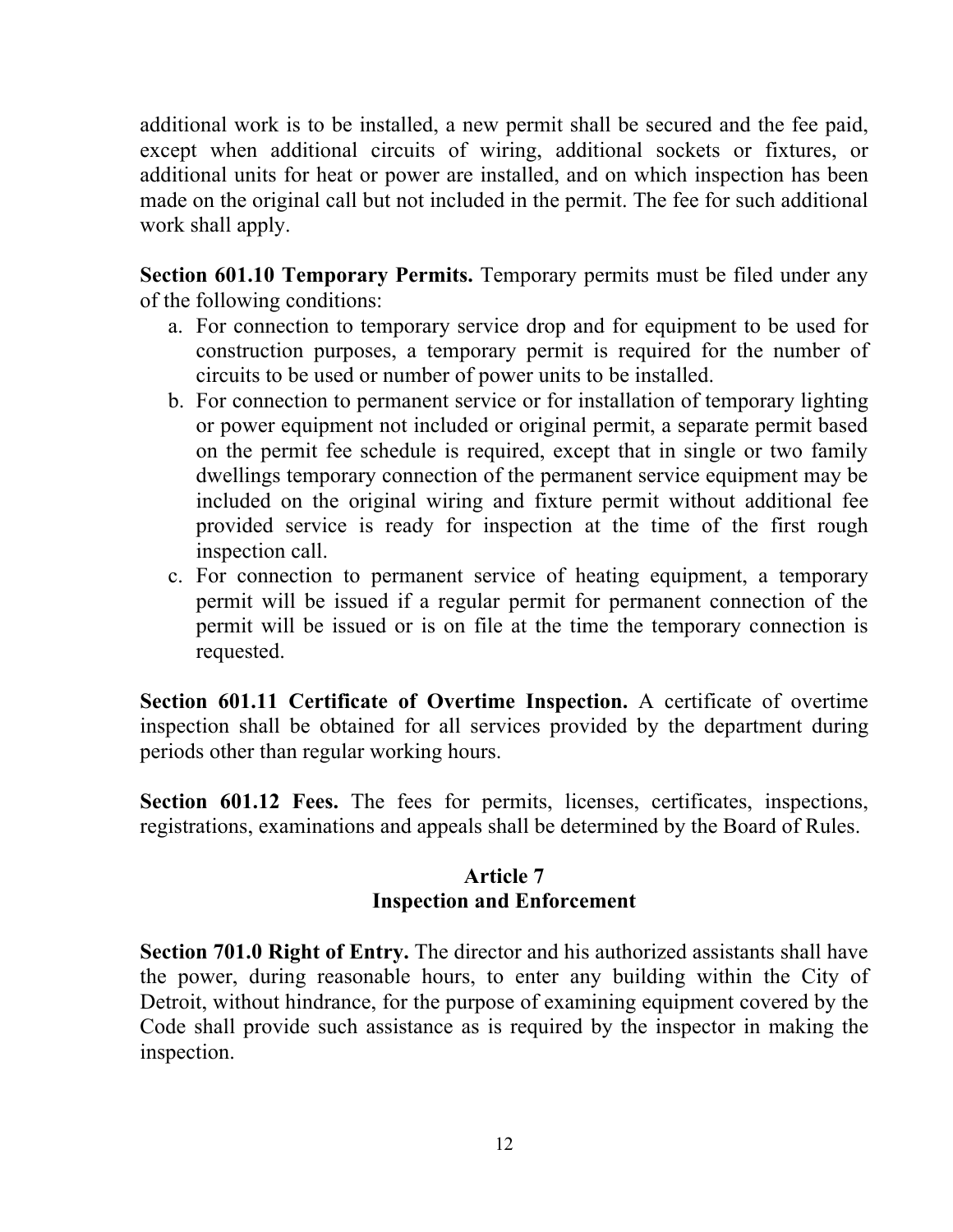**Section 701.1 Interference with Department Personnel as Violation.** Any person or persons who shall refuse to comply with or who shall assist in the violation of any of the provisions of the Code, or who, in any manner hinders, obstructs, delays, resists, prevents or in any manner interferes with the inspectional personnel of the Department in the performance of any duty herein imposed, or shall refuse to permit such inspectors to perform their duty by refusing them entrance at reasonable hours to buildings or places for the purposes of enforcement of the Code, shall be subject to the fines and penalties herein provided.

**Section 701.2 Frequency of Inspection.** The director and his authorized assistants are hereby empowered to:

- a. Inspect all electrical equipment which requires an installation or alteration permit under the provisions of this Ordinance.
- b. Inspect all equipment and systems covered by the Code which due to its condition, may be dangerous to life or property.
- c. Make or cause to be made such other inspections and tests are deemed necessary for the purpose of safety and the enforcement of the Code.
- d. Issue orders for repairs and the correction of unsafe conditions and violations of the Code.

**Section 701.3 Reports of Inspectors.** The inspectors of the Department shall make a written report of each inspection and file same in the records of the Department.

**Section 701.4 Equipment Found Unsafe.** If, upon inspection of equipment covered by the Code, such equipment should be found in an unsafe condition, the Department shall thereupon serve a written notice of the findings upon the owner and holder of the installation permit, stating a time when repairs must be completed.

**Section 701.5 Power to Condemn and Disconnect.** When electrical equipment shall be found dangerous to human life or property, the director, or an authorized assistant, is hereby empowered to condemn it and/or disconnect it from its source of electrical supply, except that the service entrance equipment and/or utility service drop wires shall not be disconnected unless said entrance equipment and/or utility wires in themselves constitute a hazard to life and/or property. When such has been so condemned and/or disconnected, a red tag shall be placed thereon listing the causes for the condemnation and/or disconnection and the penalty under the Ordinance for the unlawful use thereof, and written notice of such condemnation and /or disconnection and the causes thereof shall be given to the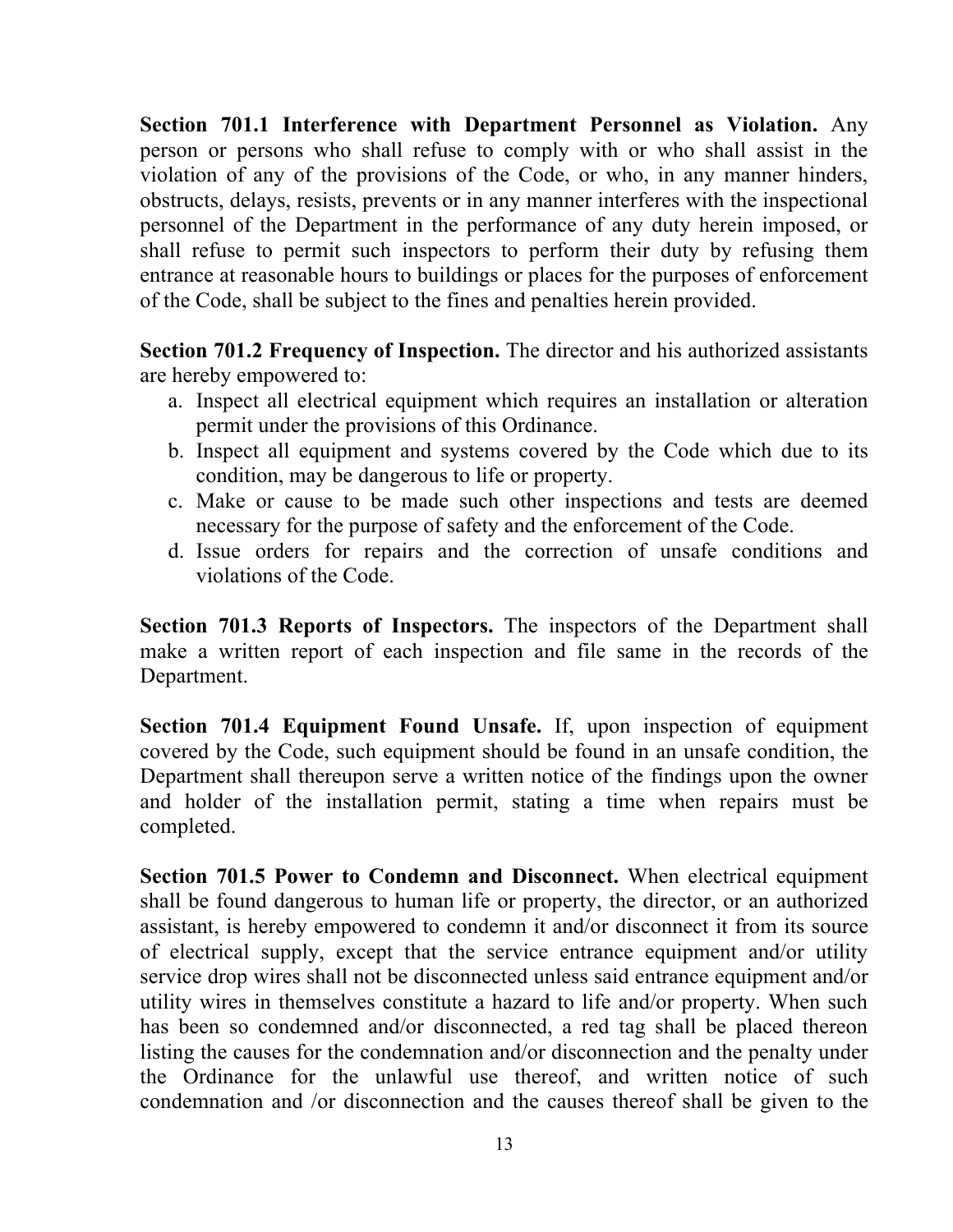owner and/or the occupant of such building, structure, or premises. It shall be unlawful for any person to remove said tag and/or reconnect the electrical equipment to its source of electrical supply and /or to use or permit to be used electrical current in any such electrical equipment until such causes for the condemnation and/or disconnection have been remedied and a permit for the use thereof has been obtained from the said Department.

Any violation of the provisions of the Code, this Ordinance, or the rules and regulations thereof, found by the Department to be dangerous to human life or property shall be considered a violation on each and everyday such nuisance is permitted to remain unabated after written notice from the Department of its existence. Each violation may be prosecuted, and a conviction and imposition of sentence for violations on one or more days shall not be construed as excusing or permitting the continuance of any violation.

**Section 701.6 Notification of Work to be Done.** No person shall equip any building with electrical equipment, or make any alteration of, change in, or addition to any electrical equipment without first notifying the electrical inspection that ample opportunity for inspection may be had, and receiving a written permit to do the work described. When such electrical equipment, changes or additions thereto are found to conform to the provisions of this Ordinance and the rules and regulations promulgated and adopted there-under, and the work has passed inspection of the Department, said Department shall issue a certificate of final electrical inspection upon request of the permit grantee to whom said permit was issued, that such have been complied with; but not such certificate shall be granted until the electrical equipment is made to conform thereto. Nothing in this section shall be considered as applying to any person engaged in repairing and maintaining electrical appliances.

It is found that any electrical equipment does not conform to the provisions of this Ordinance and the said rules and regulations, the person installing or responsible for installing such electrical equipment shall be notified in writing of such defect, misuse, or violation and all such violations, defects or misuses of said electrical equipment shall be corrected within a reasonable length of time. When such corrections have been made, that person shall notify the electrical inspection division in writing at least 24 hours prior to the time of re-inspection is desired.

**Section 701.7 Advertising, Signs, and Statements.** It shall be unlawful for a person to use any work or words in any sign, display, business form or document, or advertising medium which indicates to tends to indicate, that a person is qualified to supervise, install, repair, replace, remove or service any electrical equipment which requires a permit and/or inspection hereunder from the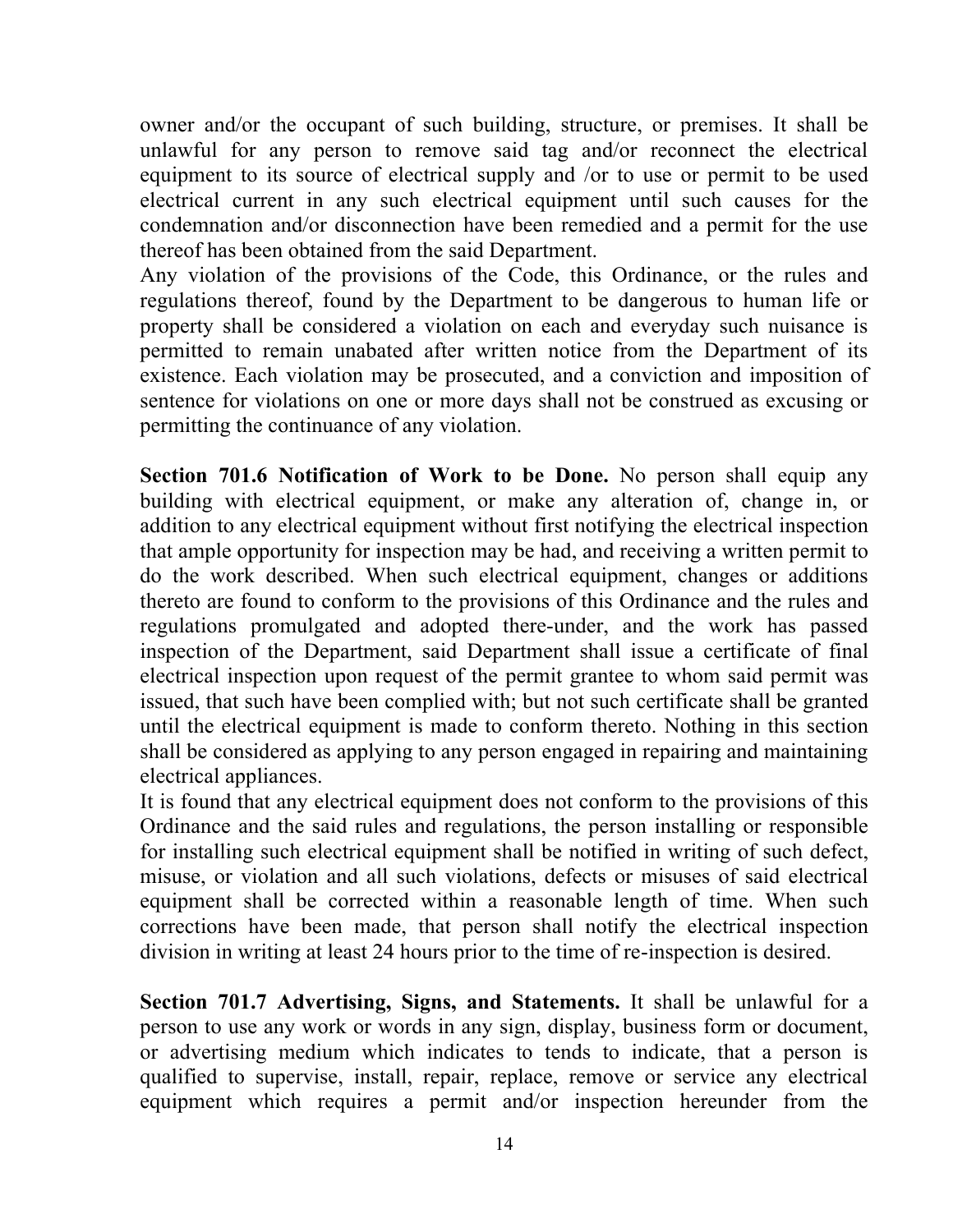Department, unless such I uttered, published or displayed by authority of a licensed electrical contractor whose licensed name and license number is included in such media, and such shall be given prominence at least equal to that of said advertiser's name.

### **Article 8 Deviations, Plans and Specifications, Accessibility, Inspection Notice, Code Interpretations and Special Requirements**

**Section 801.0 Deviation from Requirements.** In case of practical difficulty or unnecessary hardship, the director is hereby granted discretionary powers to permit deviation from the provisions of this Code, provided that such a proposal to deviate is first submitted for proper determination in order that health and safety requirements, as they pertain to electrical equipment, shall be obtained.

**Section 801.1 Plans & Specifications.** A detailed set of plans and specifications shall be submitted with application for building permit for any wiring or alteration to the electrical system in all buildings using over six (6) circuits except single and two family dwellings. The electrical drawings shall include such details as lighting layouts, circuiting, switching, conductor and raceway sizes, wattage schedule, service location and riser diagram, calculations and proposed method of construction drawn with symbols of a standard form. All conductors are assumed to be copper unless otherwise stated on the plan. Specifications when provided shall also include this information. The selection of suitable disconnect and overcurrent devices to provided proper coordination and interrupting capacity for a wiring system is the responsibility of the designer. The electrical inspection division when approving electrical plans assumes no responsibility for the design nor deviations from any applicable codes not explicitly agreed upon at the time of approval of electrical drawings.

#### **Section 801.2 Accessibility and Installation Procedure.**

- a. No installation of plumbing equipment, refrigeration equipment, space heating equipment, duct work, cabinets, partitions or materials shall be made in such a way as to render the wiring in any electrical service equipment, distribution panel, outlet splice, junction or pull box accessible.
- b. Electrical contractors shall in no case install permanent electrical equipment that may be damaged by the roughing in of heating, ventilating and plumbing construction and before the roof is covered.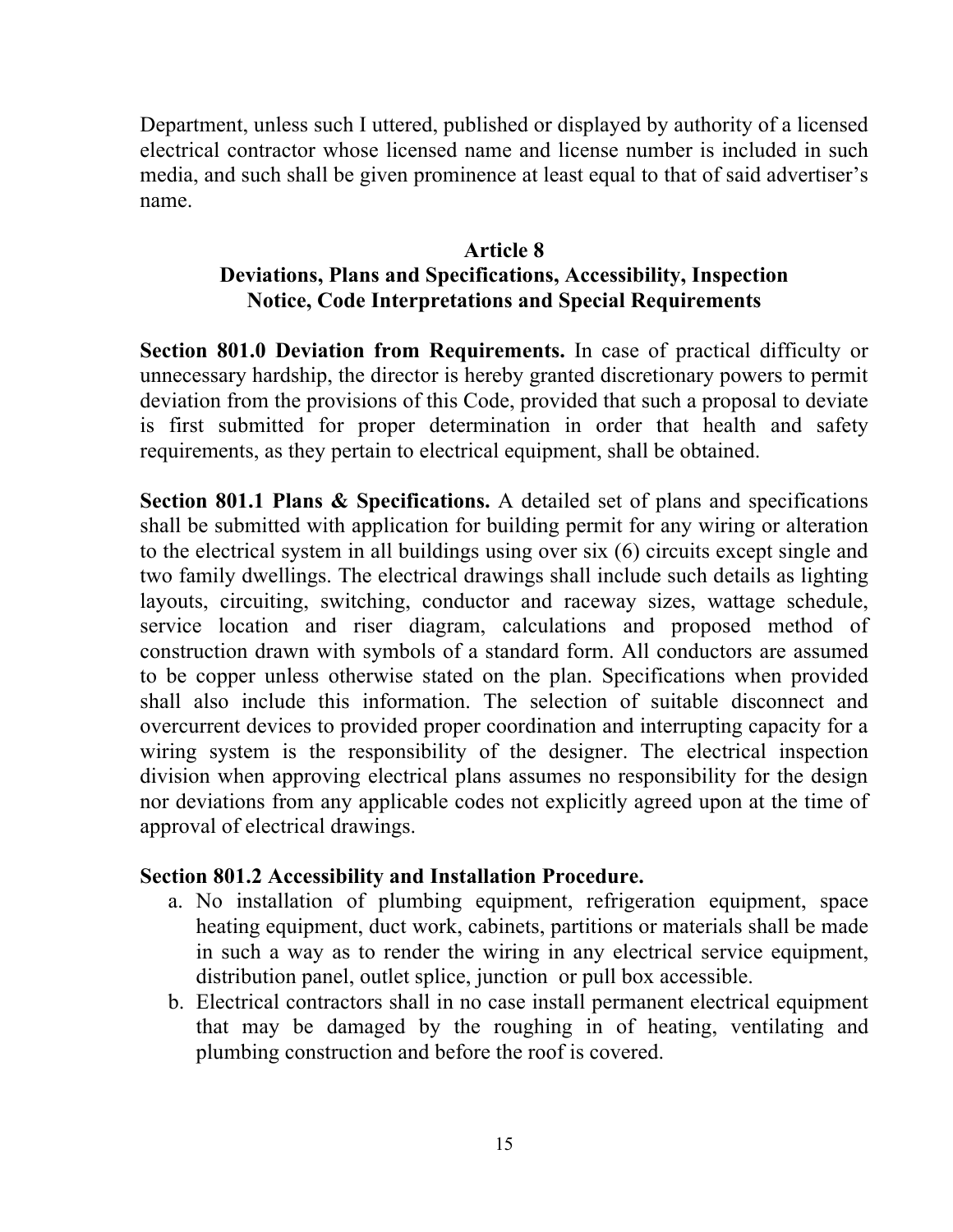**Section 801.3 Inspection Notice.** Twenty-four (24) hours notice at least shall be given the electrical inspection division before inspection is required.

**Section 801.4 Inspection before Concealing.** No person shall conceal or cause to be concealed any electrical equipment before it has been approved by the electrical inspection division.

**Section 801.5 Blueprints available on Job.** Blueprints or plans approved by the electrical inspection division, or a certified copy thereof, where required, shall be available for the use of the electrical inspector on the job.

**Section 801.6 Representative for Inspection.** The electrical inspection division may require a representative of the contractor to be on the job when inspection is made. A licensed electrical journeyman, or master electrician, shall be present at all times that electrical construction is in progress, except as provided in Section 404.0

**Section 801.7 Notice of Inspection.** Any notice of inspection of electrical equipment shall be posted in or on the job by the electrical inspector only inspection notices shall not be removed, or altered by anyone except by a representative of the electrical inspection division.

**Section 801.8 Code Interpretations.** The electrical inspection division shall not be responsible for Code interpretations or other information relative to electrical installations given over the telephone. Requests for such information shall be made in person or in writing.

**Section 801.9 Carnivals, Convention Displays, Product and Street Shows, etc.**  Electrical equipment for such places shall require a permit for inspection and approval must be obtained prior to the time of opening.

# **Article 9 Penalties, Severability, Saving and Repeat Clauses**

**Section 901.0 Penalties.** Any person, or anyone acting in behalf of said person violating any of the provisions of this Ordinance or any rules, regulations or codes lawfully from promulgated or adopted hereunder, shall upon conviction thereof be subject to a fine of not more than five hundred (\$500.00) dollars or to imprisonment for a period of not more than ninety (90) days, or to both such fine and imprisonment in the discretion of the Court. Each day that a violation of this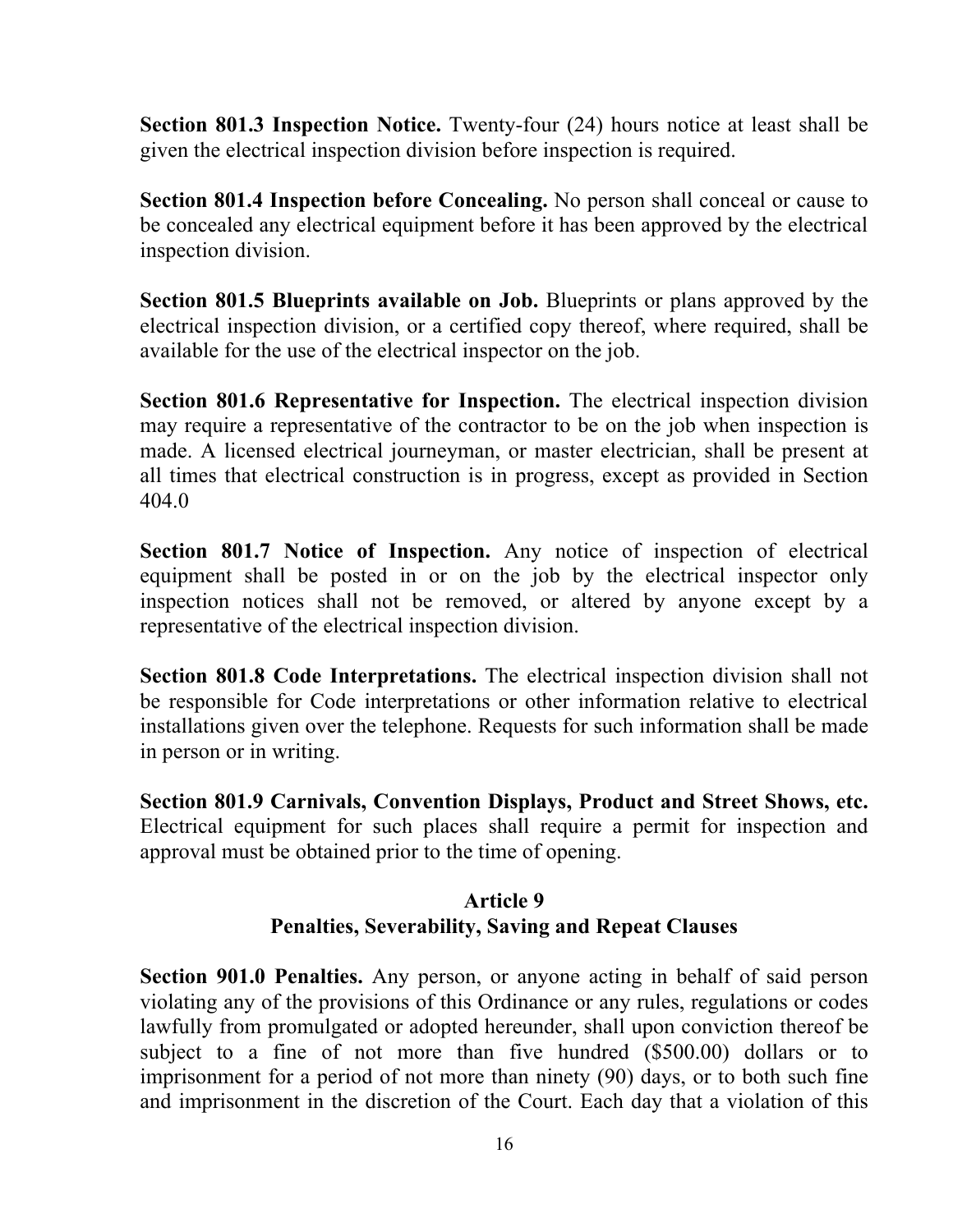Ordinance is continued or permitted to exist without compliance shall constitute a separate offense punishable upon conviction in the manner prescribed in this section.

**Section 901.1 Suspension and Revocation of License.** The director may refuse to issue a license, and may suspend or revoke any license issued here-under upon recommendation of the Board of Electrical Examiners. The causes for which a license may be suspended or revoked shall be gross incompetence, gross neglect, deliberate misrepresentation or willful failure to comply with the requirements of the Code, such suspension or revocation shall be made in the following manner: The licensee shall be given seven days' notice that his license will be suspended or revoked; and the reason or reasons therefore, unless good cause is shown to the contrary at a hearing provided before the Board of Electrical Examiners. Pending the hearing the director may forthwith suspend such license if the circumstances, in his opinion, justify such action. After the hearing, a recommendation shall be made to the director who may suspend or revoke the license if such action, in his opinion, is in the best interests of the people of the City of Detroit. It shall be unlawful for any person whose license has been suspended or revoked to install, alter or service equipment requiring such license for its performance, or to arrange for the performance of such work on a contractual basis until such suspended or revoked license has been reinstated.

**Section 901.2 Severability.** If any clause, sentence, paragraph or part of this Ordinance, or the application thereof to any person, firm, corporation or circumstance shall for any reason be adjudged by a court of competent jurisdiction, or a duly appointed review commission provided for by state law, to be unconstitutional or invalid, said judgment shall not affect, impair or invalidate the remainder of this Ordinance and the application of such provision to other persons, firms, corporations or circumstances, but shall be confined in its operation to the clause, sentence, paragraph or part thereof directly involved in the controversy in which such judgment shall have been rendered and to the person, firm, corporation or circumstance involved. It is hereby to be the legislative intent of this body that the Ordinance would have been adopted has such invalid provision not be included.

**Section 901.3 Saving Clause.** Any prosecution arising from a violation of any ordinance repealed herein, which prosecution may be pending at the time this Ordinance becomes effective, or any prosecution which may be started within one (1) year after the date of this Ordinance in consequence of any violation of any ordinance repealed herein which violation was committed previous to the date of